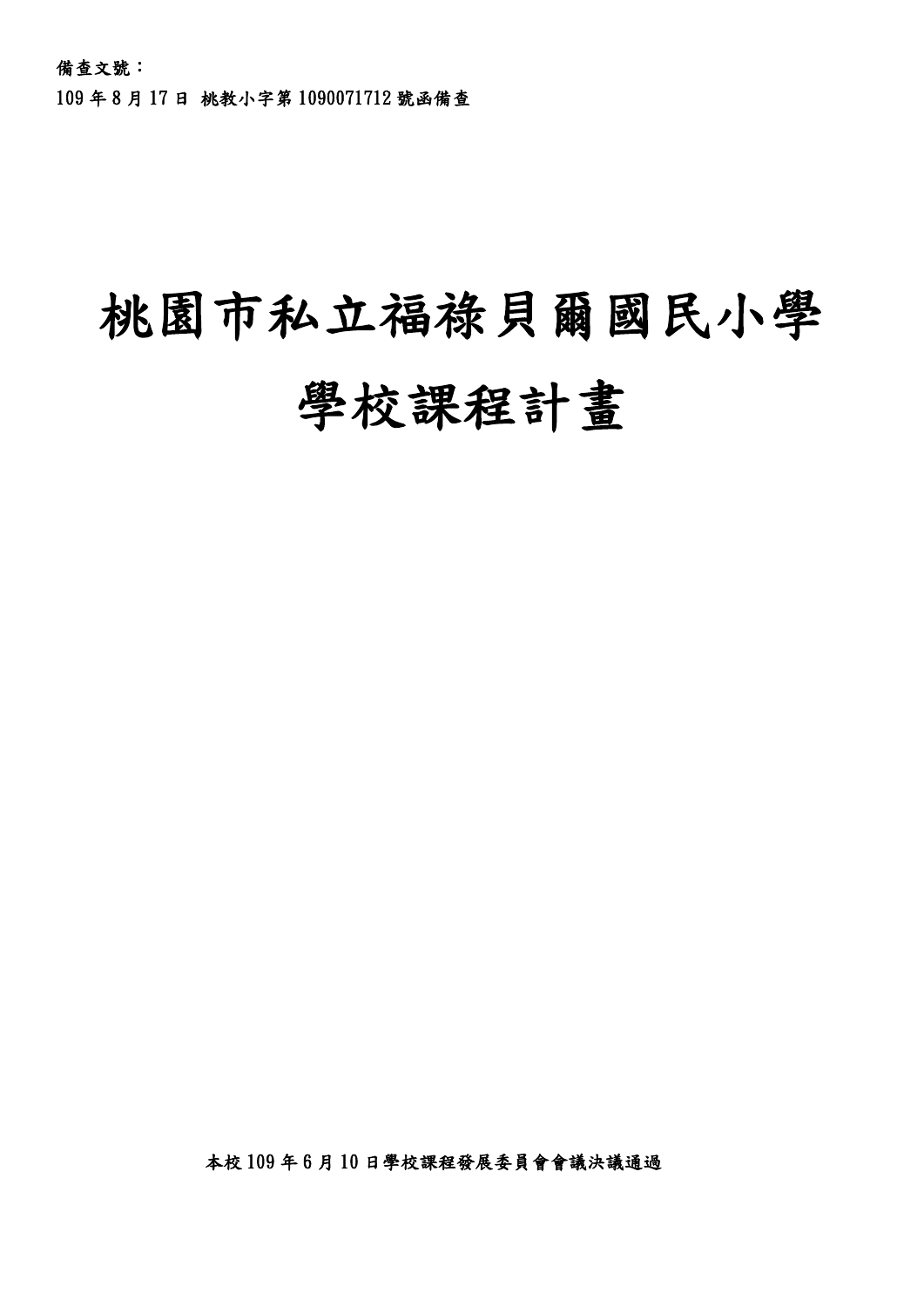### 桃園市私立福祿貝爾國民小學 109 學年度學校課程計畫

### 1-1 學校課程計畫

#### 壹、 依據與目的

- 一、 依據:
	- 1. 教育部「十二年國民基本教育課程綱要總綱」。
	- 2. 教育部 97 年國民中小學九年一貫課程綱要。

### 3. 109 年 6 月 10 日學校課程發展委員會會議決議。

- 二、 目的:
	- 1. 發展學校本位課程,達成學校教育目標。
	- 2. 引導教師發揮專業自主精神,協助學生有效的學習。
	- 3. 落實以學生為主體,培養學生主動學習新知能和生涯發展所需具備的關鍵能力。

### 貳、 學校背景分析

一、 學校基本資料

| 縣<br>市<br>別      | 桃園市                                   | 校<br>名                    | 私立福祿貝爾國民小學 |  |  |  |  |  |  |  |
|------------------|---------------------------------------|---------------------------|------------|--|--|--|--|--|--|--|
| 學<br>類<br>校<br>型 | 大型(25 班以上) □中型(12~24 班)  ν 小型(12 班以下) |                           |            |  |  |  |  |  |  |  |
| 校<br>址           | 2 5<br>桃園市龍潭區金龍路二二三號<br>3             |                           |            |  |  |  |  |  |  |  |
| 電<br>話           | 03-4899899                            | 真<br>傳<br>$ 03 - 4899658$ |            |  |  |  |  |  |  |  |
| 網<br>址           | http://www.fies.tyc.edu.tw/main.htm   |                           |            |  |  |  |  |  |  |  |
| 校<br>長           | 鐘月卿                                   |                           |            |  |  |  |  |  |  |  |
|                  | 年級                                    | 班級數                       | 學生數        |  |  |  |  |  |  |  |
|                  | 一年級                                   |                           | 23         |  |  |  |  |  |  |  |
|                  | 二年級                                   |                           | 27         |  |  |  |  |  |  |  |
| 班級數及             | 三年級                                   |                           | 27         |  |  |  |  |  |  |  |
| 學生人數             | 四年級                                   |                           | 22         |  |  |  |  |  |  |  |
|                  | 五年級                                   |                           | 22         |  |  |  |  |  |  |  |
|                  | 六年級                                   |                           | 22         |  |  |  |  |  |  |  |
|                  | 計<br>合                                | 6                         | 143        |  |  |  |  |  |  |  |

二、 教職員資料

| 務<br>職 | 人數             |       |                 |  |  |  |  |  |  |  |  |  |
|--------|----------------|-------|-----------------|--|--|--|--|--|--|--|--|--|
| 長<br>校 | 1人             |       |                 |  |  |  |  |  |  |  |  |  |
| 各處室主任  | $2\lambda$     |       |                 |  |  |  |  |  |  |  |  |  |
| 其<br>他 | 9 <sub>x</sub> |       |                 |  |  |  |  |  |  |  |  |  |
|        | 年級             | 本國籍教師 | 外國籍教師           |  |  |  |  |  |  |  |  |  |
|        | 一年級            |       |                 |  |  |  |  |  |  |  |  |  |
| 級(科)任老 | 二年級            |       |                 |  |  |  |  |  |  |  |  |  |
|        | 三年級            |       |                 |  |  |  |  |  |  |  |  |  |
| 師      | 四年級            |       |                 |  |  |  |  |  |  |  |  |  |
|        | 五年級            |       |                 |  |  |  |  |  |  |  |  |  |
|        | 六年級            |       |                 |  |  |  |  |  |  |  |  |  |
|        | 計<br>小         | 6     | $6\phantom{1}6$ |  |  |  |  |  |  |  |  |  |
| 計<br>總 |                | 24人   |                 |  |  |  |  |  |  |  |  |  |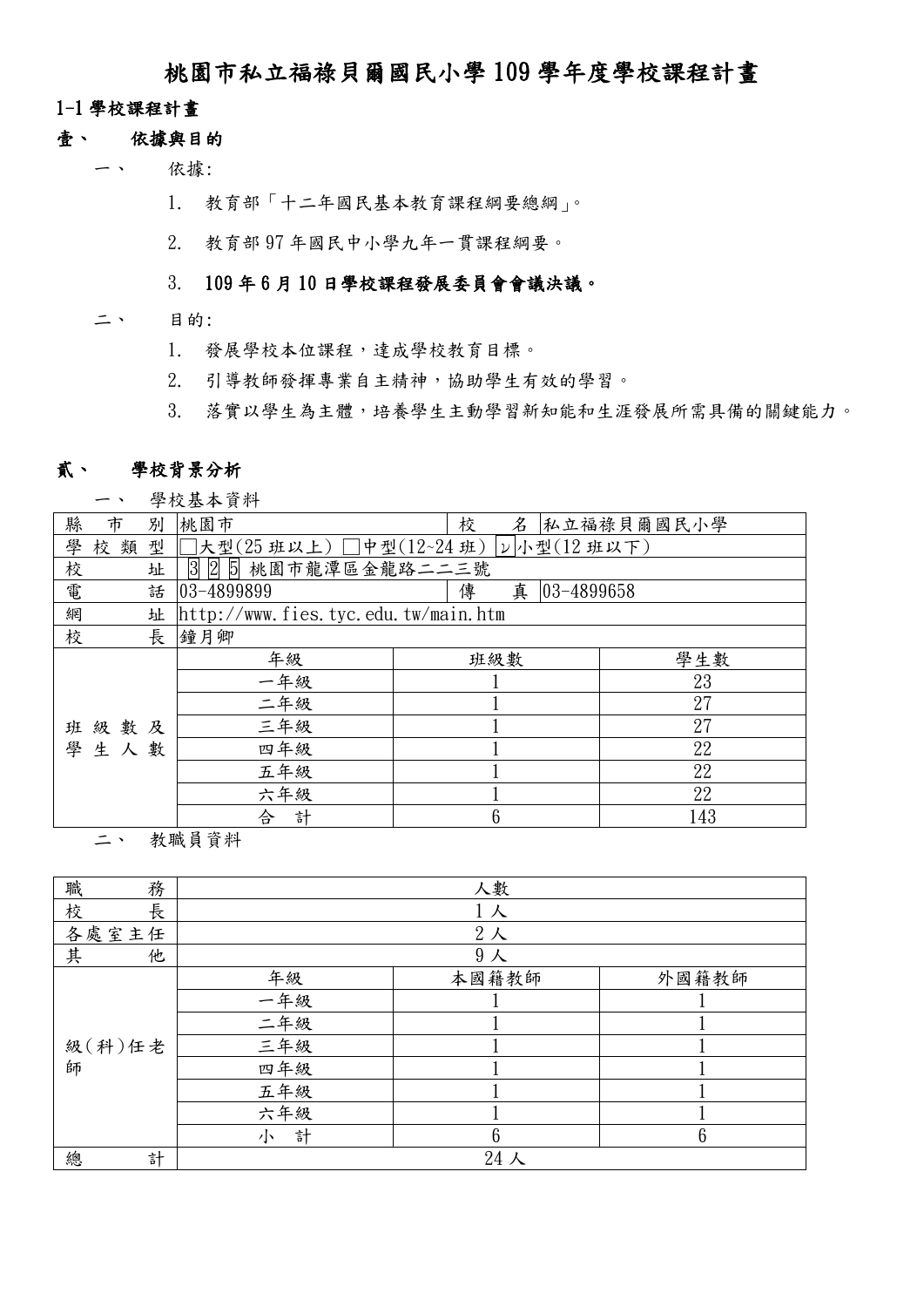### 參、 學校願景與學生圖像

學校願景:多元、精緻、雙語。

發展多元學習與智慧,落實精緻之小班化教學,實施國語與英語之雙語教學以培育具有國際觀及國際 視野的兒童。

### 學校願景圖



二、 學生圖像

爭之能力。

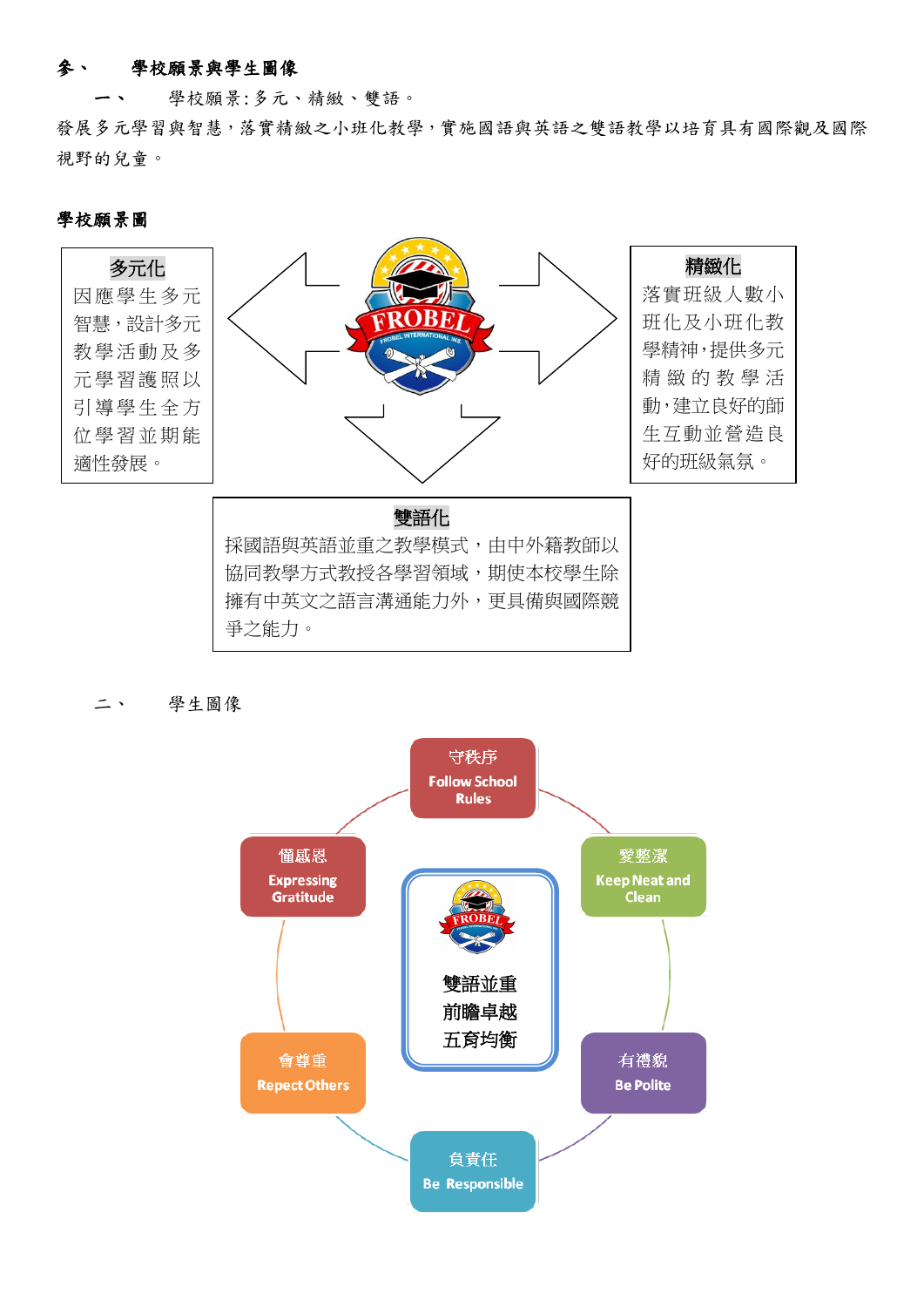# 私立福路貝爾小學課程地圖

多元化 因應學生多元智慧,設計多元教學活 動及多元學習護照以引導學生全方

位學習並期能適性發展。



### 精緻化

落實班級人數小班化及小班化教學 精神,提供多元精緻的教學活動,建

立良好的師生互動並營造良好的班

### 雙語化

採國語與英語並重之教學模式,由中外籍教師以協同教學方式教授各學習領域,期使

本校學生除擁有中英文之語言溝通能力外,更具備與國際競爭之能力。

| 部定課程    |                    | 校定課程                                                                                                                                                                                                                                             |                                                        |
|---------|--------------------|--------------------------------------------------------------------------------------------------------------------------------------------------------------------------------------------------------------------------------------------------|--------------------------------------------------------|
| 領域學習課程  | 年級                 | 應用科學 Applied Science                                                                                                                                                                                                                             | 英語能力檢測                                                 |
|         | Grade 1            | Life Science<br>Plants<br>А.<br>Animals and Their Homes<br>В.<br><b>Earth and Space Science</b><br><b>Our Earth</b><br>C.<br>Weather and Sky <sub>7</sub> SCI<br>D.<br><b>Physical Science</b><br>Matter<br>Ε.<br><b>Motion and Energy</b><br>F. | 劍橋兒童英語認證<br><b>Starters</b><br>(學習 500個英文單字以上)         |
| 語文領域    |                    | Life Science<br><b>Plants and Animals</b><br>А.<br><b>Habitats</b><br>В.<br><b>Earth and Space Science</b>                                                                                                                                       | 劍橋兒童英語認證                                               |
| 數學領域    | Grade 2            | <b>Out Earth</b><br>$\mathsf{C}$ .<br><b>Weather and Sky</b><br>D.<br><b>Physical Science</b><br>Ε.<br><b>Matter</b><br><b>Motion and Energy</b><br>F.                                                                                           | <b>Movers</b><br>(學習 900個英文單字以上)                       |
| 社會領域    | $\frac{1}{\Omega}$ | <b>Life Science</b><br><b>Plants and Animals</b><br>대근 터디<br>В.<br><b>Earth and Space Science</b><br><b>Earth and Its Resources</b><br>C.                                                                                                        | 劍橋兒童英語認證                                               |
| 自然科學領域  | Grade <sub>3</sub> | <b>Weather and Space</b><br>D.<br><b>Physical Science</b><br><b>Matter</b><br>Ε.<br>F.<br><b>Forces and Energy</b>                                                                                                                               | <b>Flyers</b><br>(學習1400個英文單字以上)                       |
| 藝術領域    | Grade 4            | Life Science<br><b>Living Things</b><br>А.<br>Ecosystems<br>В.<br>SCIE<br><b>Earth and Space Science</b>                                                                                                                                         | Cambridge Main Suite (KET)<br>全民英檢初級                   |
| 綜合活動領域  |                    | Weather and Space<br>D.<br><b>Physical Science</b><br>Forces and Energy<br>F.<br><b>Earth and Space Science</b>                                                                                                                                  | (國中畢業)                                                 |
| 健康與體育領域 | Grade 5            | Earth and Its Resources<br>C.<br>Weather and Space<br>D.<br><b>Physical Science</b><br>Ε.<br>Matter<br>F.<br>Forces and Energy                                                                                                                   | Cambridge Main Suite (PET)<br>全民英檢中級<br>(高中畢業)         |
|         | Grade 6            | Life Science<br>Diversity of Life<br>А.<br>Patterns of Life<br>В.<br><b>Physical Science</b><br>Matter<br>Ε.<br>F.<br>Forces and Energy                                                                                                          | Cambridge Main Suite (FCE)<br>全民英檢中高級<br>(大學非英語主修系所畢業) |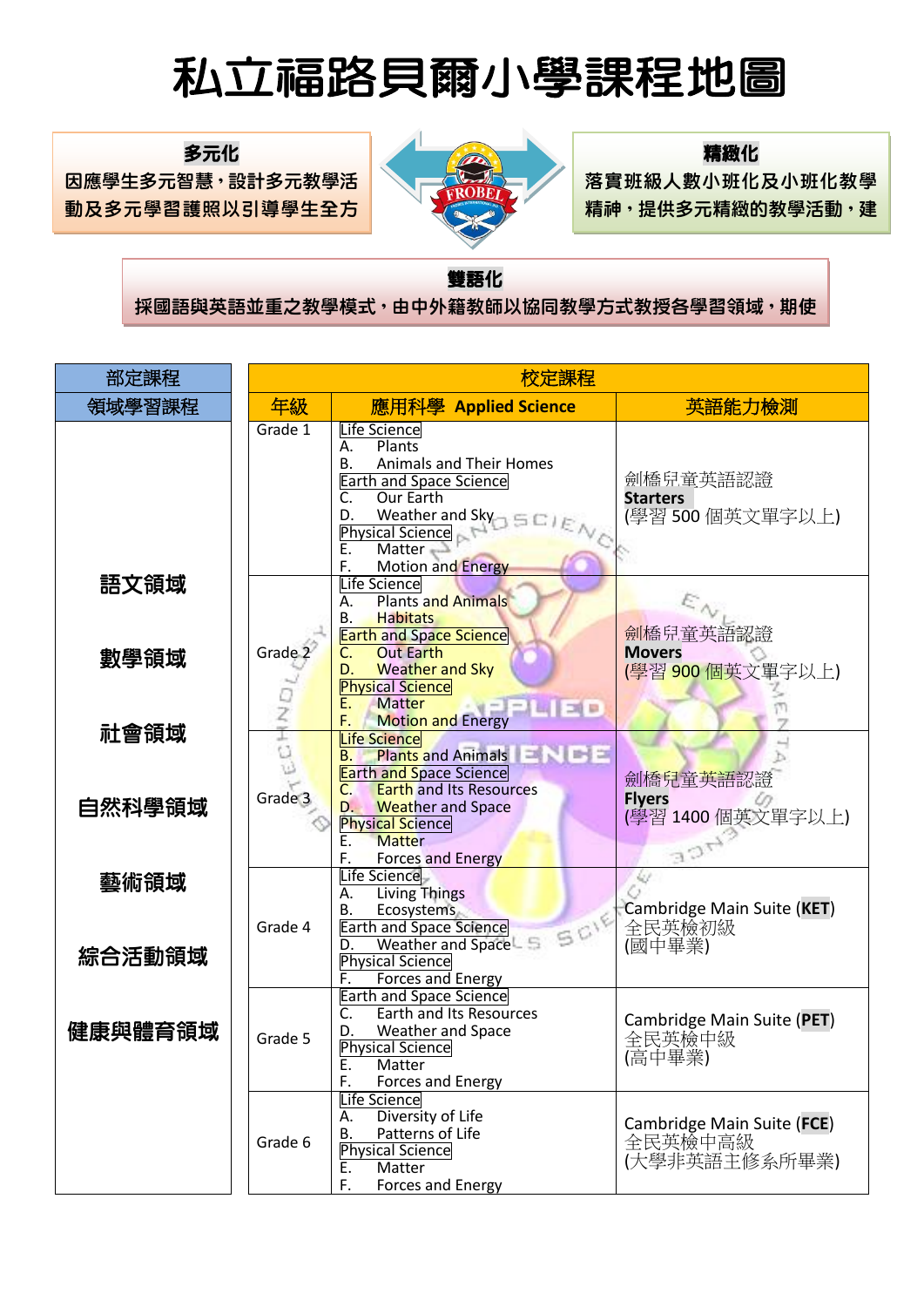### 4-1 學校作息時間表

### 桃園市私立福祿貝爾國民小學 109 學年度學校作息時間表 Frobel Elementary School Timetable

|                 | Monday                    | Tuesday                         | Wednesday                                          | Friday                         |                            |  |  |  |  |  |  |  |  |
|-----------------|---------------------------|---------------------------------|----------------------------------------------------|--------------------------------|----------------------------|--|--|--|--|--|--|--|--|
| $08:00 - 08:30$ |                           |                                 | Self-directed Play                                 |                                |                            |  |  |  |  |  |  |  |  |
| $08:30-08:50$   | 朝會<br>Morning<br>Assembly | 中文閱讀<br>Chinese<br>Reading Time | 英文閱讀<br>English<br>Reading Time                    | 品格教育<br>Character<br>Education | 宣導教育<br>Propaganda<br>time |  |  |  |  |  |  |  |  |
| $ 08:50-09:30$  | 第一節 1st period            |                                 |                                                    |                                |                            |  |  |  |  |  |  |  |  |
| $109:30-09:40$  |                           | Break time                      |                                                    |                                |                            |  |  |  |  |  |  |  |  |
| $ 09:40-10:20$  |                           | 第二節 2nd period                  |                                                    |                                |                            |  |  |  |  |  |  |  |  |
| $10:20-10:30$   |                           |                                 | Break time                                         |                                |                            |  |  |  |  |  |  |  |  |
| 10:30~11:10     |                           |                                 | 第三節 3rd period                                     |                                |                            |  |  |  |  |  |  |  |  |
| $11:10-11:20$   |                           |                                 | Break time                                         |                                |                            |  |  |  |  |  |  |  |  |
| $11:20-12:00$   |                           | 第四節 4th period                  |                                                    |                                |                            |  |  |  |  |  |  |  |  |
| $12:00-12:30$   |                           |                                 | 午餐 Lunch Time                                      |                                |                            |  |  |  |  |  |  |  |  |
| $12:30-13:00$   |                           |                                 | 午休 Nap Time                                        |                                |                            |  |  |  |  |  |  |  |  |
| $13:00-13:10$   |                           |                                 | Break Time                                         |                                |                            |  |  |  |  |  |  |  |  |
| $13:10-13:50$   |                           |                                 | 第五節 5th period                                     |                                |                            |  |  |  |  |  |  |  |  |
| $13:50-14:00$   |                           |                                 | Break Time                                         |                                |                            |  |  |  |  |  |  |  |  |
| 14:00~14:40     |                           |                                 | 第六節 6th period                                     |                                |                            |  |  |  |  |  |  |  |  |
| $14:40-14:50$   |                           | Break time                      | Cleaning Time<br>$14:40\,\text{-}\overline{1}5:00$ |                                | Break time                 |  |  |  |  |  |  |  |  |
| 14:50~15:30     | 第七節                       | 7th period                      | 社團活動<br>Student's<br>club<br>$15:00-15:40$         | 第七節                            | 7th period                 |  |  |  |  |  |  |  |  |
| $15:30-15:50$   |                           | 打掃時間 Cleaning Time              | Break time<br>$15:40-15:50$                        |                                | 打掃時間 Cleaning Time         |  |  |  |  |  |  |  |  |
| $15:50-16:30$   |                           | 第八節 8th period                  | 社團活動<br>Student's<br>club<br>$15:50-16:30$         |                                | 第八節 8th period             |  |  |  |  |  |  |  |  |
| 16:30           |                           |                                 | 放學 Dismissal                                       |                                |                            |  |  |  |  |  |  |  |  |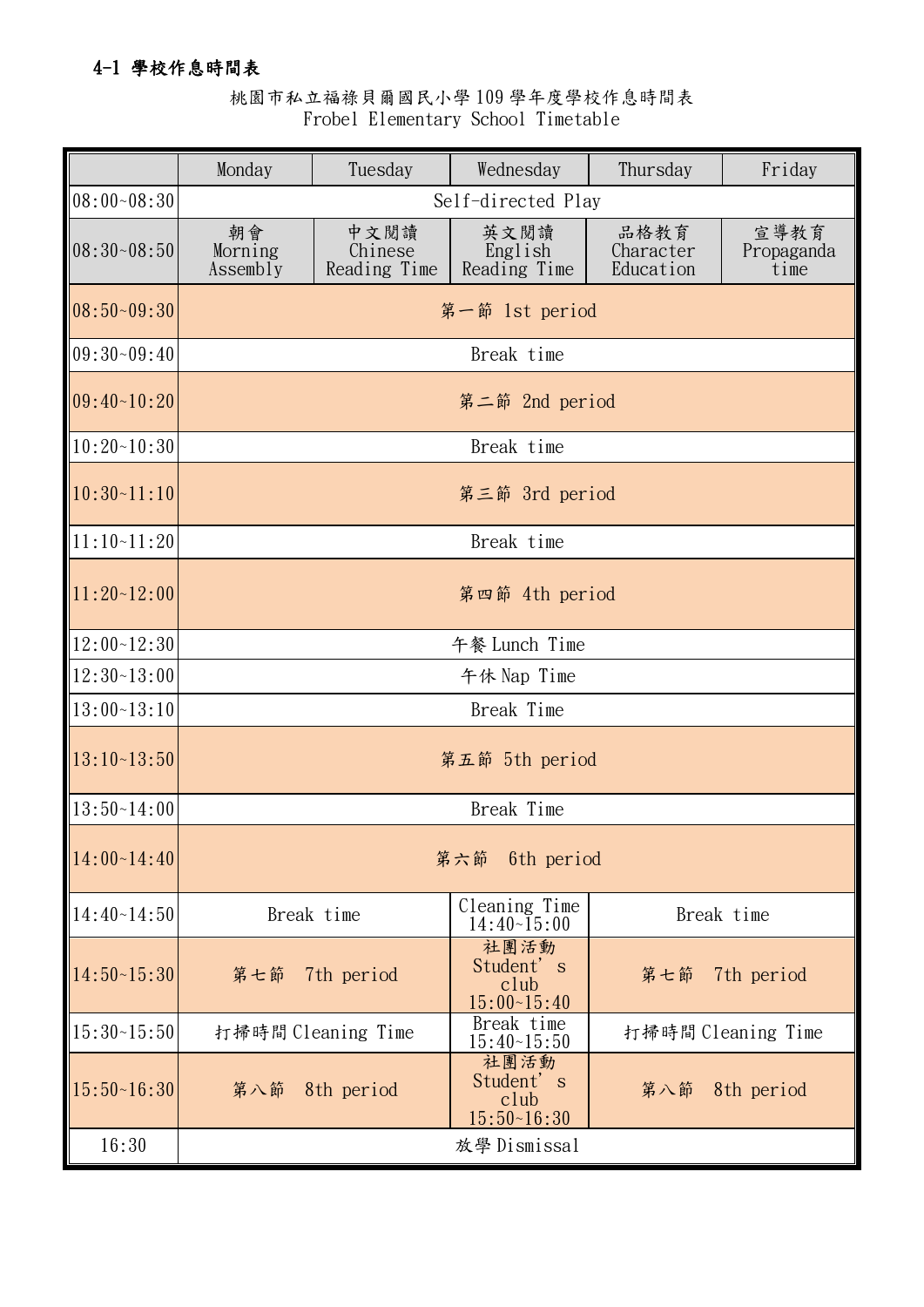一、 部定課程教科書版本

|          |       |             | 一年級 |         | 二年級                                             |             | 三年級      |             | 四年級  |             | 五年級                             |             | 六年級     |  |
|----------|-------|-------------|-----|---------|-------------------------------------------------|-------------|----------|-------------|------|-------------|---------------------------------|-------------|---------|--|
|          | 國語    | 康           | 軒   | 康       | 軒                                               | 康           | 軒        | 康           | 軒    | 康           | 軒                               | 康           | 軒       |  |
|          | 鄉土語言  | 康           | 軒   | 康       | 軒                                               | 康           | 軒        | 康           | 軒    | 康           | 軒                               | 康           | 軒       |  |
| 語文       |       |             |     |         |                                                 | McGraw-Hill |          | McGraw-Hill |      | McGraw-Hill |                                 | McGraw-Hill |         |  |
|          |       |             |     |         |                                                 | Reading     |          | Reading     |      | Reading     |                                 | Reading     |         |  |
|          | 英語    |             |     |         |                                                 |             |          |             |      |             | (美國麥格羅希 (美國麥格羅希 (美國麥格羅希 (美國麥格羅希 |             |         |  |
|          |       |             |     |         |                                                 | 爾出版)        |          | 爾出版)        |      | 爾出版)        |                                 | 爾出版)        |         |  |
|          | 數學    | 南一          |     |         | 南一                                              |             | 南一       |             | 南一   | 南一          |                                 |             | 南一      |  |
|          | 社會    |             |     |         |                                                 |             | 翰林       | 翰林          |      | 翰林          |                                 | 翰林          |         |  |
|          | 自然與生  |             |     |         | 南一                                              |             |          |             |      |             |                                 |             |         |  |
| 生活<br>課程 | 活科技   |             | 南一  |         |                                                 |             | 南一<br>南一 |             | 南一   |             | 南一                              |             |         |  |
|          | 藝術與人  |             |     |         |                                                 |             |          |             | 翰林   |             |                                 |             |         |  |
|          | 文     |             |     |         |                                                 | 翰林          |          |             |      | 翰林          |                                 | 翰林          |         |  |
|          | 健康與體育 | 康           | 軒   | 康       | 軒                                               | 康           | 軒        | 康           | 軒    | 康           | 軒                               | 康           | 軒       |  |
|          | 綜合活動  | 康           | 軒   | 康       | 軒                                               | 康           | 軒        | 康           | 軒    | 康           | 軒                               | 康           | 軒       |  |
| 英語課後輔導   |       | McGraw-Hill |     |         | McGraw-Hill                                     | McGraw-Hill |          | McGraw-Hill |      |             | McGraw-Hill                     | McGraw-Hill |         |  |
|          |       | Reading     |     | Reading |                                                 | Reading     |          | Reading     |      | Reading     |                                 |             | Reading |  |
|          |       |             |     |         | (美國參格羅希 (美國參格羅希 (美國參格羅希 (美國參格羅希 (美國參格羅希 (美國參格羅希 |             |          |             |      |             |                                 |             |         |  |
|          |       | 爾出版)        |     |         | 爾出版)                                            |             | 爾出版)     |             | 爾出版) | 爾出版)        |                                 |             | 爾出版)    |  |

### 二、 校訂課程教科書版本

|                 | 一年級         | 二年級         | 三年級         | 四年級                                             | 五年級         | 六年級         |
|-----------------|-------------|-------------|-------------|-------------------------------------------------|-------------|-------------|
|                 | McGraw-Hill | McGraw-Hill | McGraw-Hill | $McGraw-Hi11$                                   | McGraw-Hill | McGraw-Hill |
| Applied Science | Reading     | Reading     | Reading     | Reading                                         | Reading     | Reading     |
|                 |             |             |             | (美國參格羅希 (美國參格羅希 (美國參格羅希 (美國參格羅希 (美國參格羅希 (美國參格羅希 |             |             |
|                 | 爾出版)        | 爾出版)        | 爾出版)        | 爾出版)                                            | 爾出版)        | 爾出版)        |

備註: 109 學年度一至六年級各領域教科書版本於 109 年 6 月 10 日課發會議通過。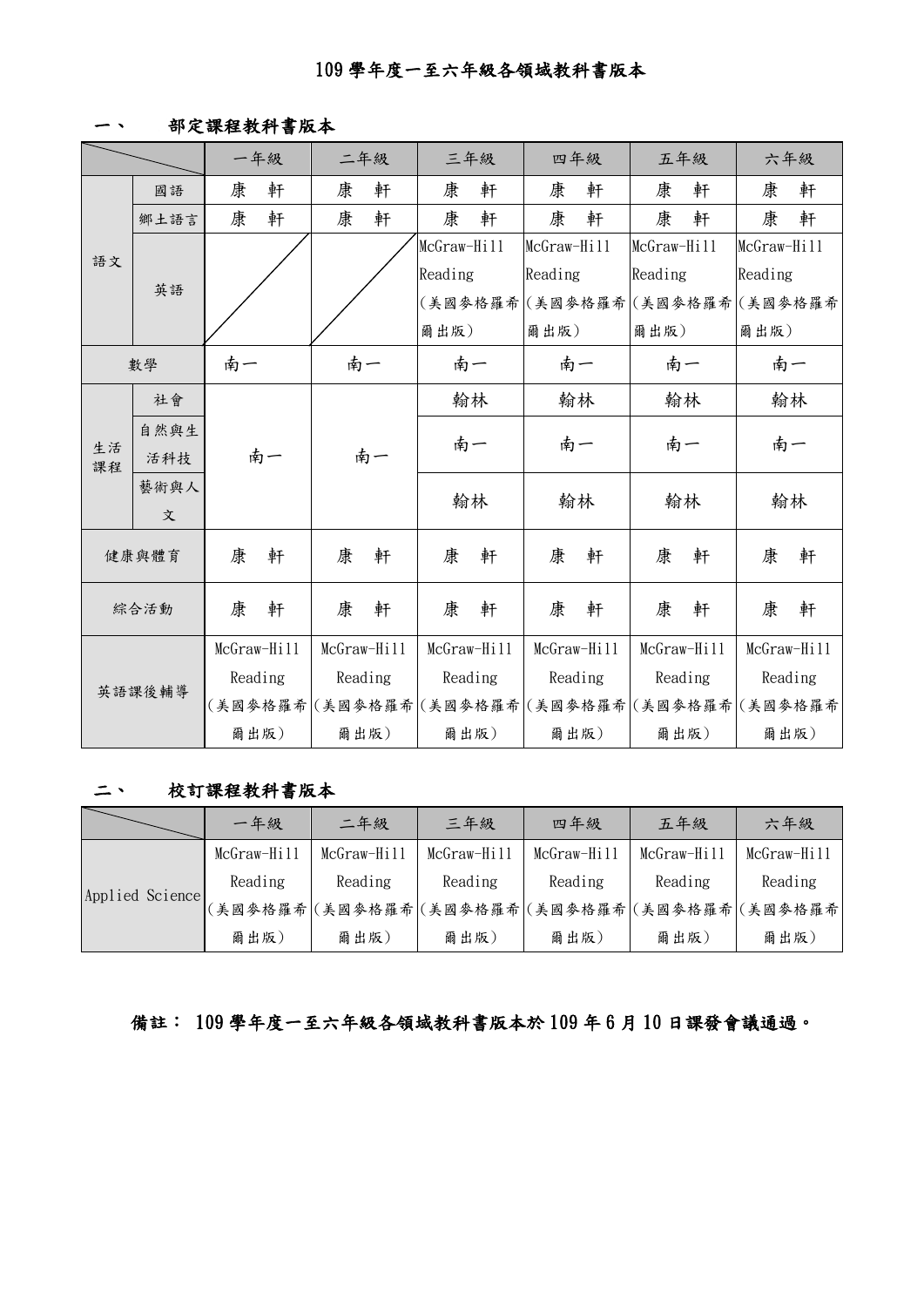

## 私立福祿貝爾雙語小學 109 學年度第一學期行事曆

| <b>August / September</b> |                  |                |                 |                |                  |                | $8/3 - 8/21$                         | 新生夏令營                                   |
|---------------------------|------------------|----------------|-----------------|----------------|------------------|----------------|--------------------------------------|-----------------------------------------|
| Sun.                      | Mon.             | Tue.           | Wed.            | Thu.           | Fri.             | Sat.           | $8/17 - 28$                          | 備課週 (外師師訓 中師師訓<br>$\rightarrow$         |
| 8/16                      | 17               | 18             | 19              | 20             | 21               | 22             | 8/27                                 | 期初校務會議、教室布置觀摩                           |
| 23                        | 24               | 25             | 26              | 27             | 28               | 29             |                                      |                                         |
| 30                        | 31               | 9/1            | $\overline{2}$  | 3              | $\overline{4}$   | 5              | 8/31                                 | 開學 (迎新活動)                               |
| 6                         | $\overline{7}$   | 8              | 9               | 10             | 11               | 12             | 9/02                                 | 社團博覽會                                   |
| 13                        | 14               | 15             | 16              | 17             | <u>18</u>        | 19             | 9/18                                 | 五六年級作文比賽、期初班親會                          |
| 20                        | 21               | 22             | 23              | 24             | 25               | 26             | 9/26                                 | 9/23 24 25 G2-6 Spelling Bee<br>中秋節調整上課 |
| 27                        | 28               | 29             | 30              |                |                  |                |                                      |                                         |
|                           |                  |                | <b>October</b>  |                |                  |                |                                      |                                         |
| Sun.                      | Mon.             | Tue.           | Wed.            | Thu.           | Fri.             | Sat.           | $10/01 \cdot 02$                     | 中秋節放假一天、調整放假                            |
|                           |                  |                |                 | 1              | $\overline{2}$   | $\overline{3}$ | 10/09                                | 國慶日補假                                   |
| 4                         | 5                | 6              | $\overline{7}$  | 8              | 9                | 10             | 10/14 15 16                          | 全校英語律動比賽                                |
| 11                        | 12               | 13             | 14              | 15             | $\underline{16}$ | 17             | 10/17                                | 「聽見福小」音樂會                               |
| 18                        | 19               | 20             | 21              | 22             | 23               | 24             | 10/21                                | 萬聖節暨社團闖關活動                              |
| 25                        | 26               | 27             | 28              | 29             | 30               | 31             | 10/27-28                             | 英文期中考                                   |
|                           |                  |                | <b>November</b> |                |                  |                |                                      |                                         |
| Sun.                      | Mon.             | Tue.           | Wed.            | Thu.           | Fri.             | Sat.           | 11/1                                 | 客文館預定場地                                 |
| $\overline{1}$            | $\overline{2}$   | $\overline{3}$ | $\overline{4}$  | 5              | 6                | $\overline{7}$ | $11/3 - 4$                           | 中文期中考                                   |
| 8                         | $\boldsymbol{9}$ | 10             | 11              | 12             | 13               | 14             | 11/10                                | 台灣科學日                                   |
| 15                        | 16               | 17             | 18              | 19             | 20               | 21             | 11/11                                | G1-5 校外教學                               |
| 22                        | 23               | 24             | 25              | 26             | 27               | 28             | $11/11-13$                           | G6 畢業旅行                                 |
| 29                        | 30               |                |                 |                |                  |                | 11/25 26 27                          | 中文朗讀比賽                                  |
|                           |                  |                | <b>December</b> |                |                  |                |                                      |                                         |
| Sun.                      | Mon.             | Tue.           | Wed.            | Thu.           | Fri.             | Sat.           |                                      |                                         |
|                           |                  | 1              | $\overline{2}$  | 3              | 4                | 5              | 12/12                                | 聖誕節活動暨學生成果發表會                           |
| 6                         | $\overline{7}$   | 8              | 9               | 10             | 11               | 12             |                                      | (12/2 校內預演 12/09 客家文化館預演)               |
| 13                        | 14               | 15             | 16              | 17             | 18               | 19             |                                      | 12/25 調整補假                              |
| 20                        | 21               | 22             | 23              | 24             | 25               | 26             |                                      |                                         |
| 27                        | 28               | 29             | 30              | 31             |                  |                |                                      |                                         |
| January                   |                  |                |                 |                |                  |                |                                      |                                         |
| Sun.                      | Mon.             | Tue.           | Wed.            | Thu.           | Fri.             | Sat.           |                                      |                                         |
|                           |                  |                |                 |                | $\overline{1}$   | $\overline{2}$ | 1/1                                  | 開國紀念日放假一天                               |
| 3                         | 4                | 5              | $6\overline{6}$ | $\overline{I}$ | 8                | 9              | $1/6 - 7$                            | 英文期末考                                   |
| 10                        | 11               | 12             | 13              | <u>14</u>      | 15               | 16             | $1/13 - 14$                          | 中文期末考                                   |
| 17                        | 18               | 19             | 20              | 21             | 22               | 23             | 1/20                                 | 上學期結業式 (當天讀整天)                          |
| 24                        | 25               | 26             | 27              | 28             | 29               | 30             |                                      |                                         |
| 31                        |                  |                |                 |                |                  |                |                                      |                                         |
| ◎ 1/21-2/10 寒假            |                  |                | $\circledcirc$  |                |                  |                | 備課週 1/21-27(9AM-12PM)、2/16(9AM-12PM) | ◎ 2/17 第二學期開學                           |